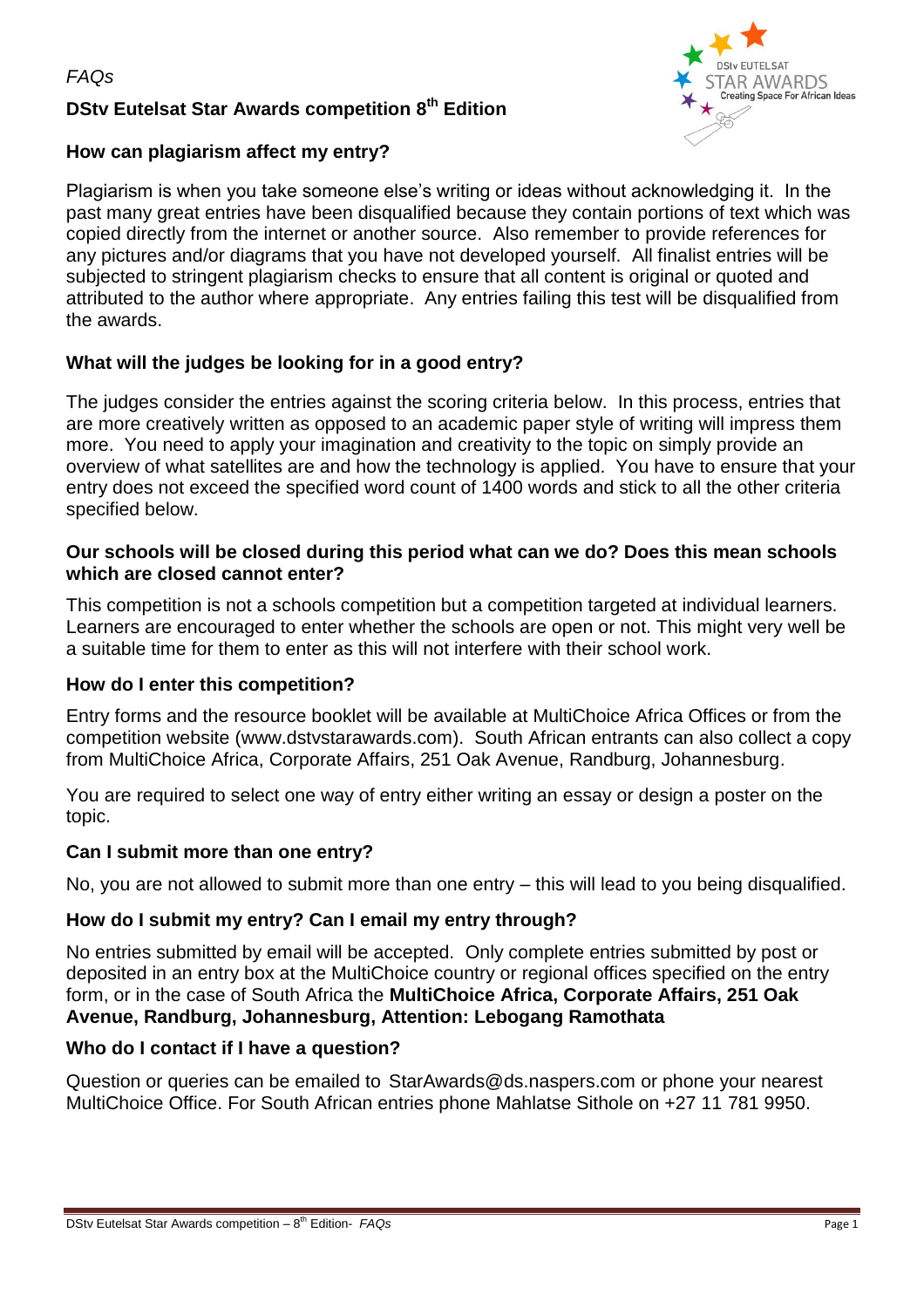## **Will I receive confirmation that my entry has been received?**

No, communication between MultiChoice and the entrants will be engaged in except during to announcement winners.

## **Will I get feed-back on my entry?**

The decision of our Panel of Judges will be final and is not subject to an appeal with regard to the selection of winning essays and posters as well as the selection of essays and posters meeting the minimum qualification criteria. Given the number of entries feedback on individual entries will not be possible.

## **Can I submit my entry in my mother tongue or any other language than English?**

Entries can only be submitted in any of the 3 languages which are English, French and Portuguese.

#### **Will the competition material be available in other languages?**

Entry forms and booklets as well as the Magic Circle films on the website are available in English, Portuguese and French.

## **Are there any restrictions on who may enter?**

The learners need to be registered in a secondary, combined or high school and be between the ages of 14 and 19 years.

#### **What is the topic we are supposed to write the essay on or design the poster?**

Currently, satellites are being used in a variety of ways but there is always room for expansion and growth. Write an essay or design a poster on areas you believe the full potential of satellites has not yet been explored or embraced.

## **What will the judging criteria be for the competition?**

## **Criteria for Essay:**

- Language: English, French or Portuguese
- $\bullet$  Length: 1200 1400 words
- Must be typed in Arial 12, 1.5 spacing and pages to be numbered or it must be handwritten, but clearly legible
- Pages must be numbered
- Only hardcopy entries will be accepted.
- Entries may include illustrations, graphics, or diagrams
- References (all sources consulted during the preparation of the entry)

#### **Criteria for Poster:**

- Design a creative poster by illustrating an idea on the competition topic. The poster must be accompanied by a creative explanation/summary in the following format:
	- o Title
	- o Summary idea/concept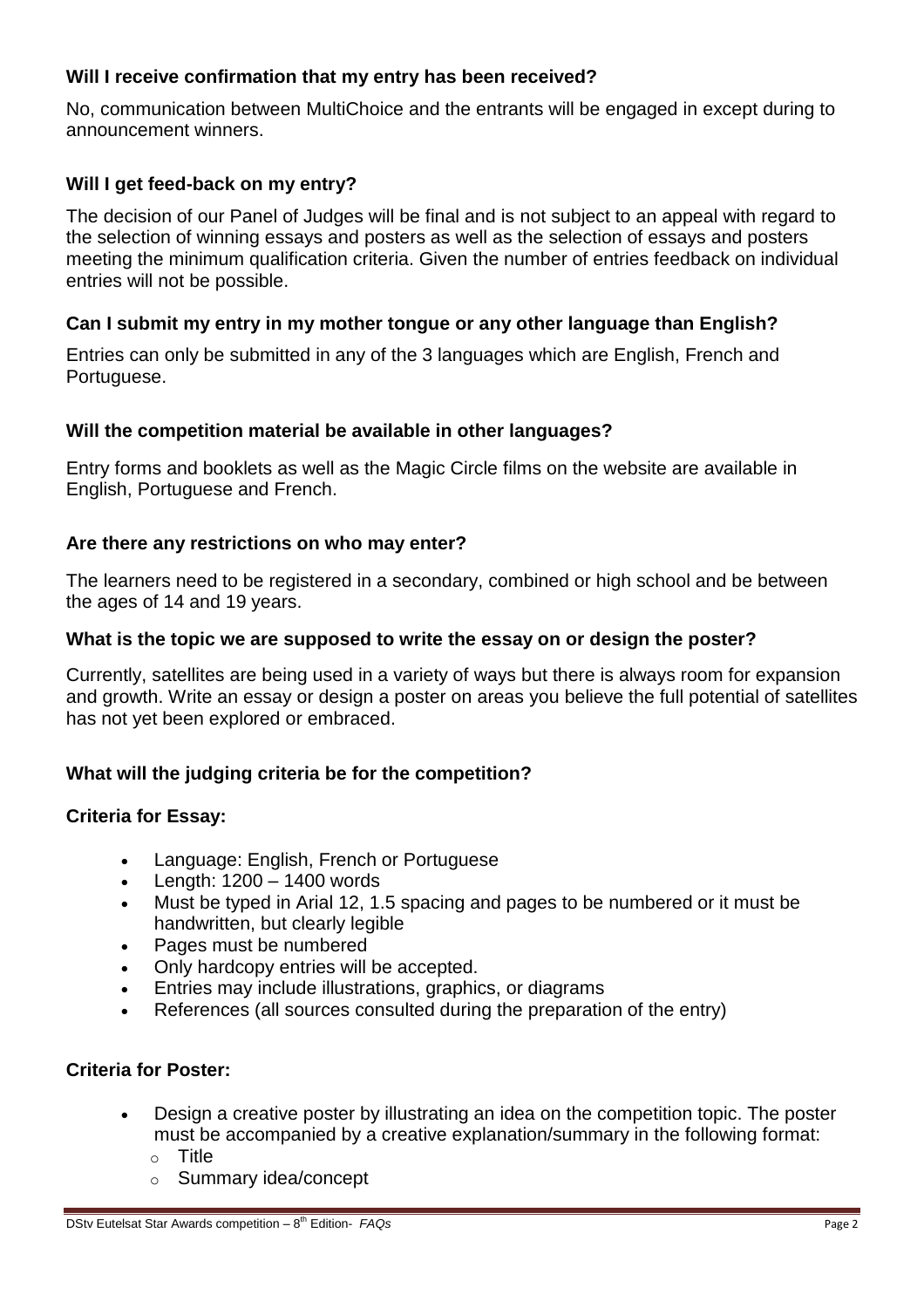- o Explanation of idea
- o References (all sources consulted during the preparation of the entry)
- Language: English, French or Portuguese
- Entries must be between A3 Size (420 X 297 mm) and A1 Size (594 X 841 cm)
- Only hardcopy entries will be accepted. No electronic submissions will be accepted.

## **Scoring Criteria**

| Essay:         |                                              |      |
|----------------|----------------------------------------------|------|
| $\bullet$      | Accuracy of information/knowledge of subject | (30) |
| $\bullet$      | Structure of essay                           | (20) |
| $\bullet$      | Language                                     | (15) |
|                | Creativity                                   | (15) |
|                | Innovativeness                               | (10) |
| $\bullet$      | Bibliography/Referencing                     | (10) |
|                |                                              | 100  |
| <b>Poster:</b> |                                              |      |
|                | Accuracy of information/knowledge of subject | (30) |
| $\bullet$      | Layout of poster                             | (20) |
|                | Graphic or illustrative style                | (20) |
| ٠              | Creativity                                   | (25) |
| $\bullet$      | Bibliography/Referencing                     | (5)  |
|                |                                              | 100  |

## **What are the prizes in the countries and the overall awards?**

For more information on prizes for country awards please contact the MultiChoice Office for detailed information. Country winners will include the Best Essay and Best Poster, Runner up Essay and Runner up Poster awards. The overall winning entries will receive prizes as follows:

| <b>Overall Essay Award</b>   | A trip for the winning student and their parent/legal<br>guardian to Eutelsat in France and attendance of a<br>rocket launch.              |
|------------------------------|--------------------------------------------------------------------------------------------------------------------------------------------|
| <b>Overall Poster Award</b>  | A trip for the winning student and their parent/legal to<br>the MultiChoice offices and the South African Space<br>Agency at Hartbeesthoek |
| <b>Overall Essay School</b>  | A DStv installation, including a dish, TV, decoder and                                                                                     |
| Award                        | free access to the DStv Education Bouquet                                                                                                  |
| <b>Overall Poster School</b> | A DStv installation, including a dish, TV, decoder and                                                                                     |
| Award                        | free access to the DStv Education Bouquet                                                                                                  |